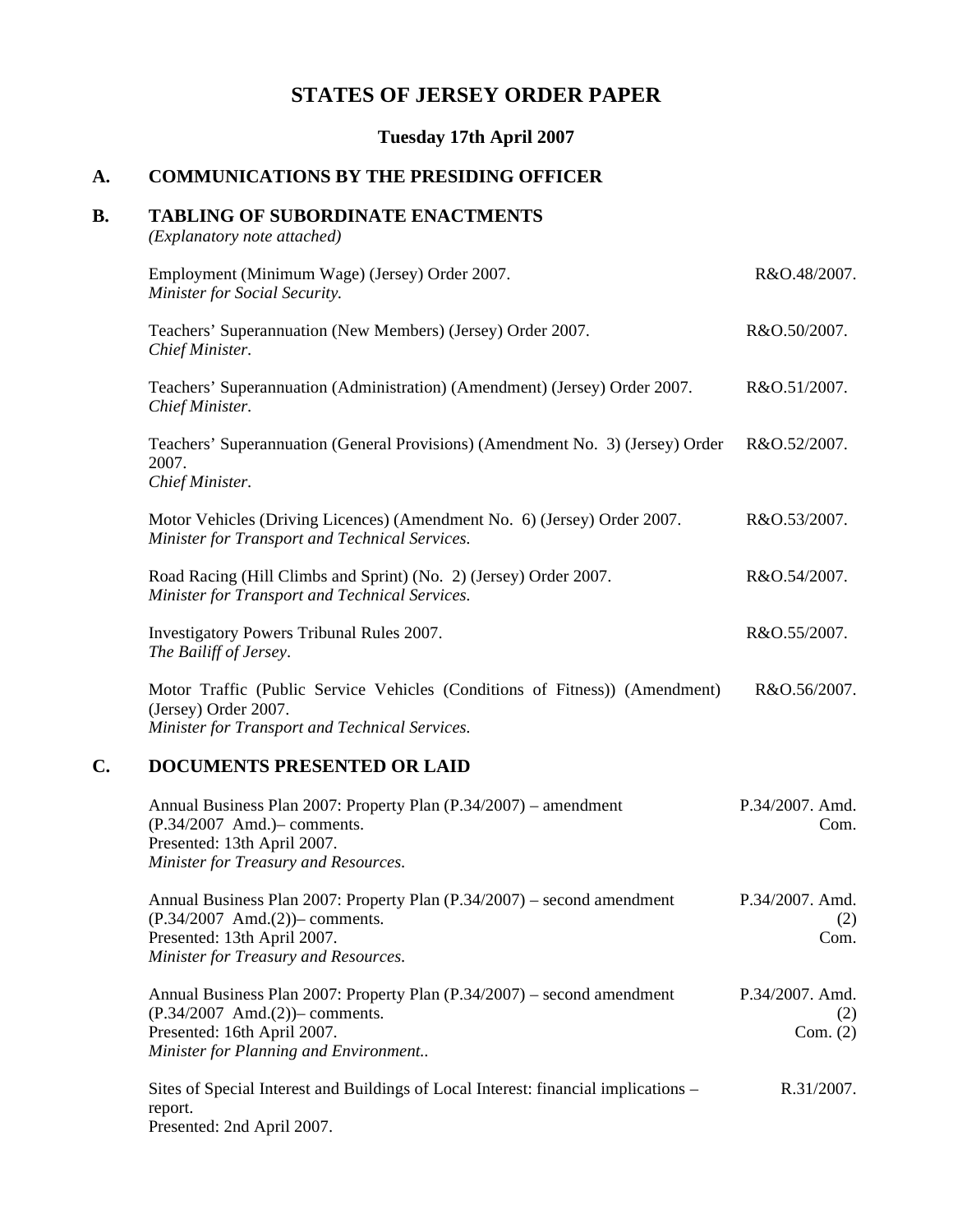*Minister for Planning and Environment.*

|    | Land Transactions under Standing Order 168(3) –<br>(a) 23-24 Central Market, St. Helier-lease;<br>(b) Field 649, La Rue du Presbytère, St. Peter-proposed lease.<br>Presented: 10th April 2007.<br>Minister for Treasury and Resources. | R.32/2007.               |
|----|-----------------------------------------------------------------------------------------------------------------------------------------------------------------------------------------------------------------------------------------|--------------------------|
|    | States of Jersey Law 2005: delegation of functions - Sea Fisheries legislation.<br>Presented: 12th April 2007.<br>Minister for Economic Development.                                                                                    | R.33/2007.               |
|    | States of Jersey Law 2005: delegation of functions – Planning and Environment<br>Department – delegated powers to the Assistant Minister and officers.<br>Presented: 13th April 2007.<br>Minister for Planning and Environment.         | R.34/2007.               |
|    | Goods and Services Tax Review: Second Report.<br>Presented: 4th April 2007.<br>Corporate Services Scrutiny Panel.                                                                                                                       | S.R.7/2007.              |
| D. | NOTIFICATION OF LODGED PROPOSITIONS                                                                                                                                                                                                     |                          |
|    | Tevielka, La Rue de la Haye du Puits, Grouville: proposed deed of arrangement<br>$(P.33/2007)$ – amendment.<br>Lodged: 10th April 2007.<br>Minister for Treasury and Resources.                                                         | P.33/2007. Amd.          |
|    | Annual Business Plan 2007: Property Plan (P.34/2007) – amendment.<br>Lodged: 30th March 2007.<br>Deputy A. Breckon of St. Saviour.                                                                                                      | P.34/2007. Amd.          |
|    | Annual Business Plan 2007: Property Plan (P.34/2007) – second amendment.<br>Lodged: 3rd April 2007.<br>Senator B.E. Shenton.                                                                                                            | P.34/2007.<br>Amd. $(2)$ |
|    | Draft Goods and Services Tax (Jersey) Law 200- (P.37/2007): amendments.<br>Lodged: 3rd April 2007.<br>Corporate Services Scrutiny Panel.                                                                                                | P.37/2007. Amd.          |
|    | Draft Goods and Services Tax (Jersey) Law 200- (P.37/2007): second<br>amendments.<br>Lodged: 3rd April 2007.<br>Deputy A. Breckon of St. Saviour.                                                                                       | P.37/2007. Amd.<br>(2)   |
|    | Draft Goods and Services Tax (Jersey) Law 200- (P.37/2007): third amendments.<br>Lodged: 3rd April 2007.<br>Minister for Treasury and Resources.                                                                                        | P.37/2007. Amd.<br>(3)   |
|    | Draft Goods and Services Tax (Jersey) Law 200- (P.37/2007): fourth amendments.<br>Lodged: 13th April 2007.<br>Minister for Treasury and Resources.                                                                                      | P.37/2007. Amd.<br>(4)   |
|    | Draft Employment (Minimum Wage) (Amendment No. 3) (Jersey) Regulations<br>$200-.$                                                                                                                                                       | P.46/2007.               |

Lodged: 29th March 2007.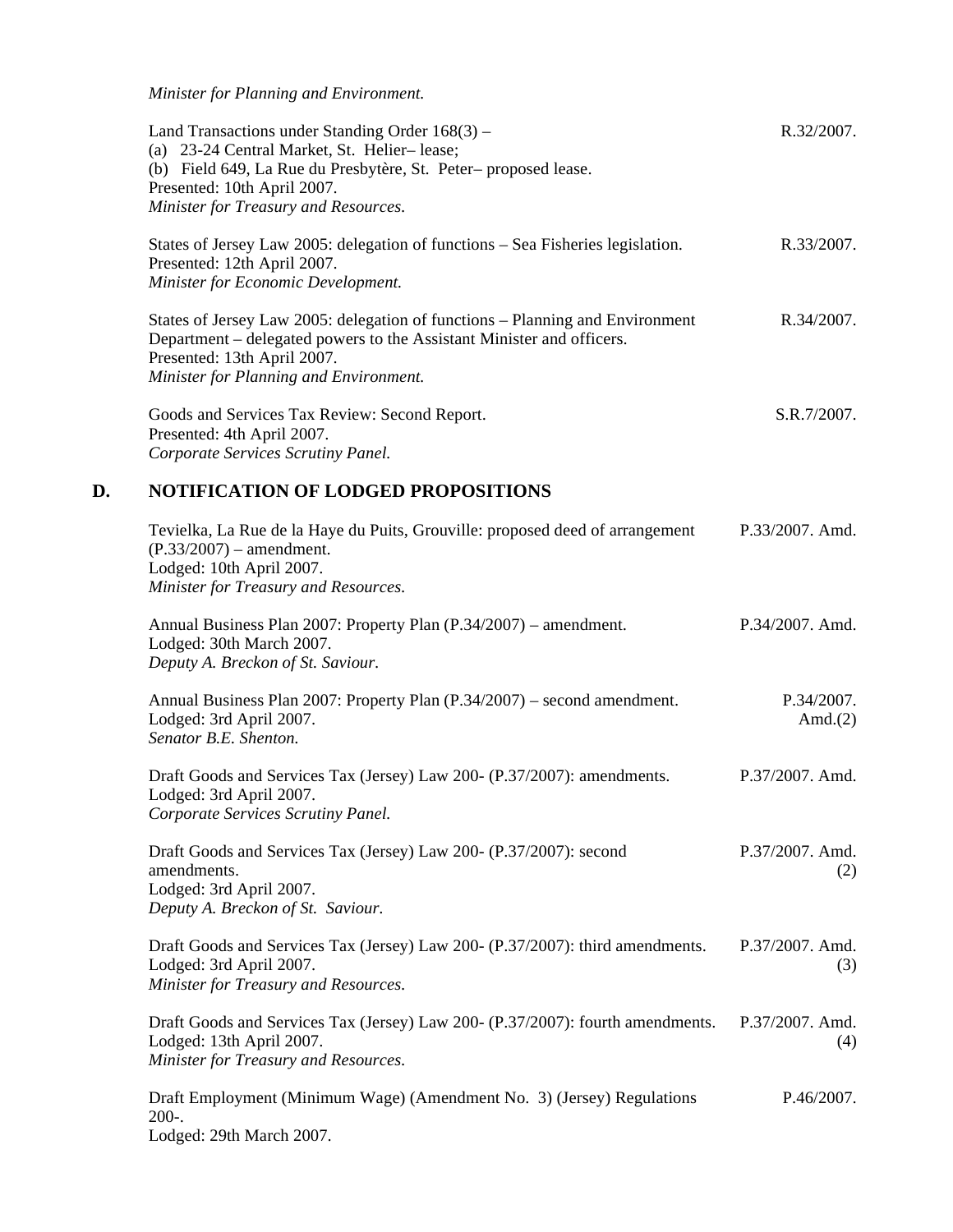*Minister for Social Security.*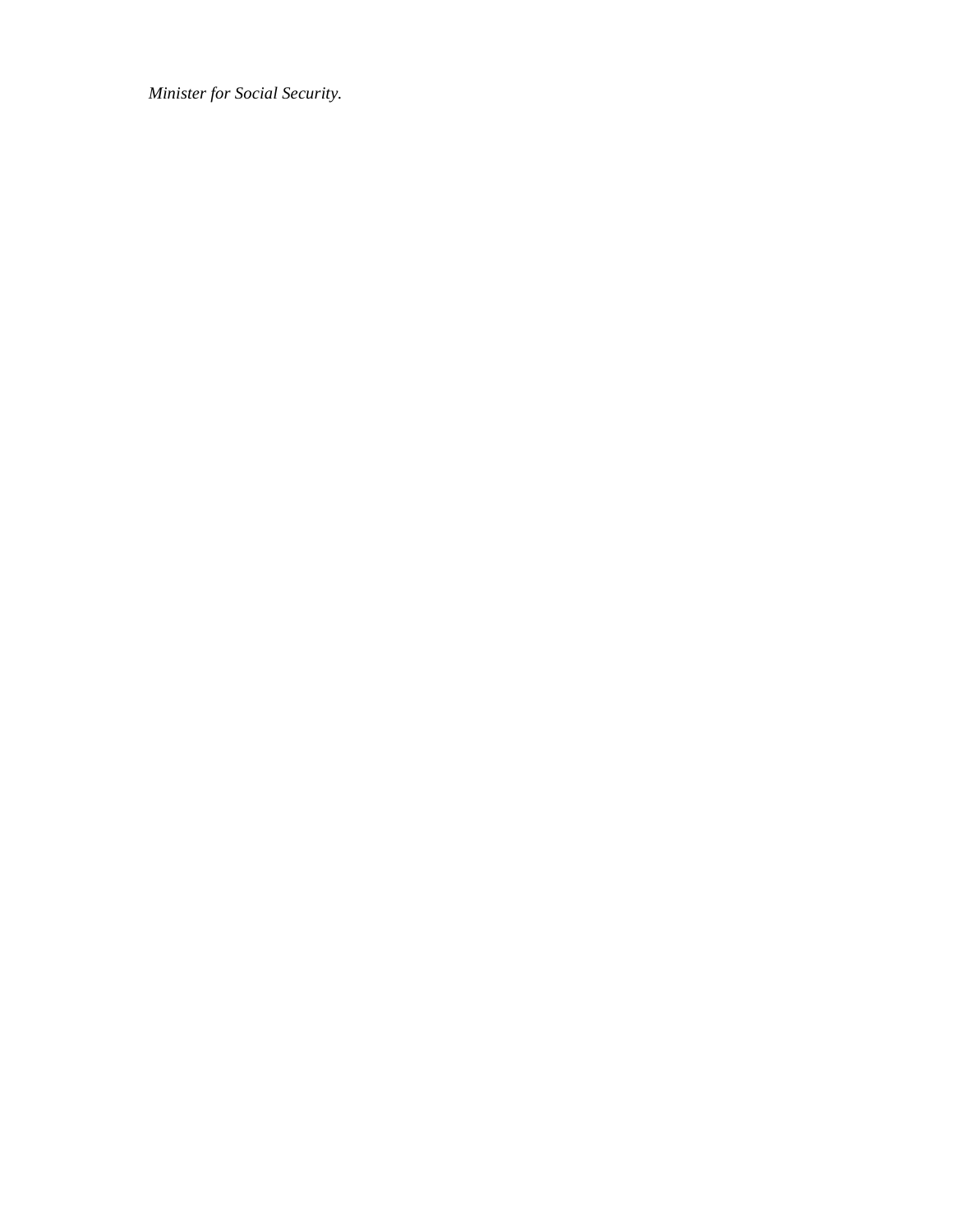| Jersey Dental Scheme: appointment of Chairman.<br>Lodged: 29th March 2007.<br>Minister for Social Security.                                                     | P.47/2007.      |
|-----------------------------------------------------------------------------------------------------------------------------------------------------------------|-----------------|
| Jersey Appointments Commission: appointment of Commissioner.<br>Lodged: 30th March 2007.<br>Chief Minister.                                                     | P.48/2007.      |
| Fields 848, 851 and 853, Bel Royal, St. Lawrence: Committee of Inquiry.<br>Lodged: 2nd April 2007.<br>Connétable of St. Lawrence.                               | P.49/2007.      |
| Fields 848, 851 and 853, Bel Royal, St. Lawrence: Committee of Inquiry<br>$(P.49/2007)$ – amendment.<br>Lodged: 12th April 2007.<br>Connétable of St. Lawrence. | P.49/2007. Amd. |
| Draft Loi (200-) (Amendement No. 4) sur les teneures en fidéicommis et<br>l'incorporation d'associations.<br>Lodged: 3rd April 2007.<br>Chief Minister.         | P.50/2007.      |
| Draft High Hedges (Jersey) Law 200-.<br>Lodged: 13th April 2007.<br>Minister for Planning and Environment.                                                      | P.51/2007.      |

# **E. WITHDRAWAL OF LODGED PROPOSITIONS**

In accordance with Standing Order 34(1), the Minister for Treasury and Resources has informed the Greffier of the States that the following proposition lodged "au Greffe" is to be withdrawn -

Draft Goods and Services Tax (Jersey) Law 200- (P.37/2007): third amendments. Lodged: 3rd April 2007. *Minister for Treasury and Resources.* P.37/2007. Amd. (3)

# **F. APPOINTMENT OF MINISTERS, COMMITTEES AND PANELS**

#### **G. MATTERS OF PRIVILEGE**

## **H. PETITIONS**

## **I. QUESTIONS**

## (a) – **Written Questions**

*(attached)*

- 1 The Minister for Planning and Environment will table an answer to a question asked by Senator B.E. Shenton regarding the designation of Sites of Special Interest.
- 2. The Minister for Treasury and Resources will table an answer to a question asked by Senator B.E. Shenton regarding the amount raised in 2006 through the increase in Impôts duty on beer.
- 3. The Minister for Social Security will table an answer to a question asked by Senator B.E. Shenton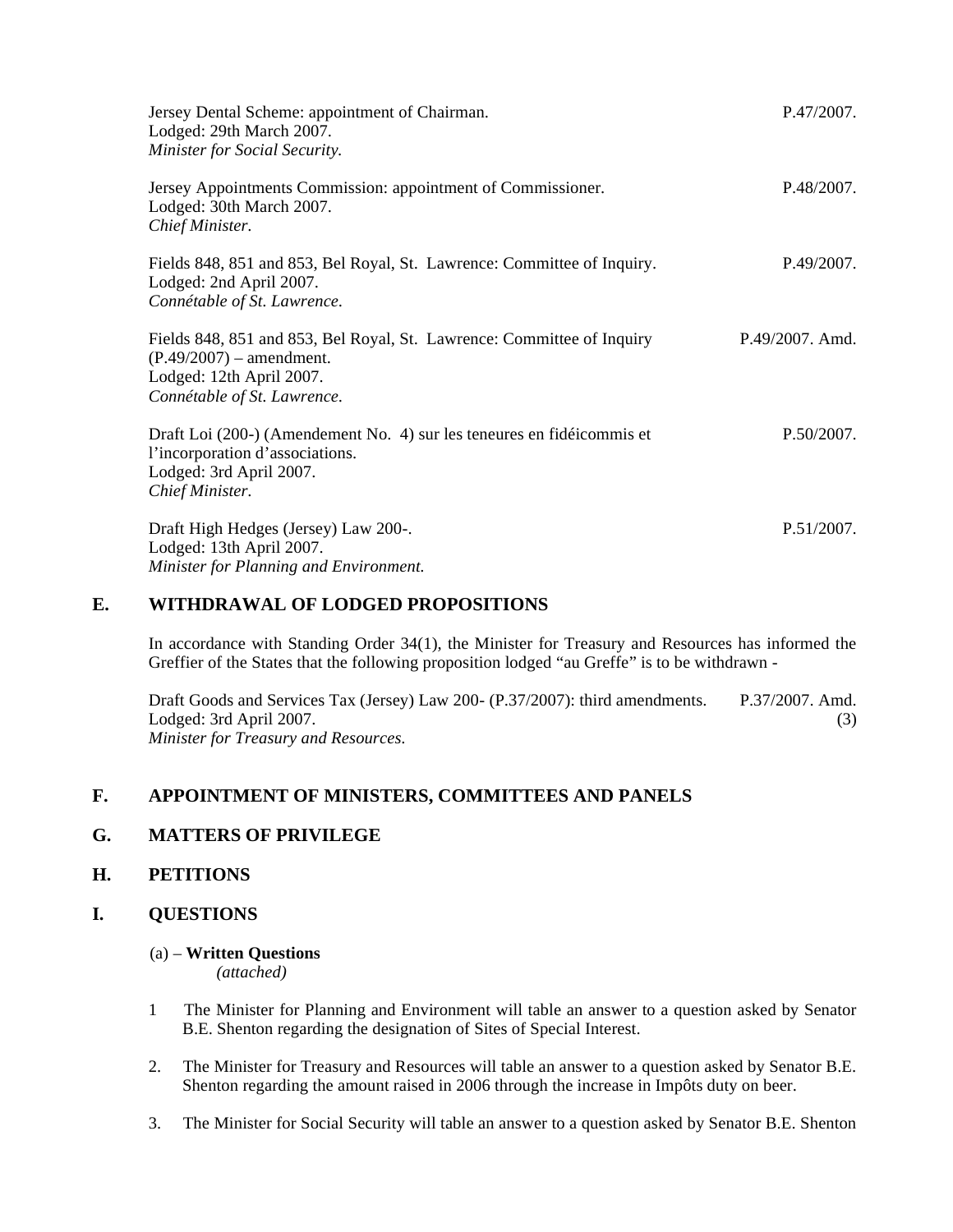regarding the total cost of the provision of free television licences for the elderly in 2006.

- 4. The Minister for Economic Development will table an answer to a question asked by Deputy G.P. Southern of St. Helier regarding changes to grant aid to the dairy and agricultural industries.
- 5. The Minister for Treasury and Resources will table an answer to a question asked by Deputy G.P. Southern of St. Helier regarding tax revenues in 2006, future revenue expenditure allocations and the impact of reductions in revenue expenditure.
- 6. The Minister for Economic Development will table an answer to a question asked by Deputy G.P. Southern of St. Helier regarding changes in support to the tourism industry.
- 7. The Minister for Economic Development will table an answer to a question asked by Deputy G.P. Southern of St. Helier regarding the reallocation of financial support to high value industries and the finance industry.
- (b) **Oral Questions** (90 minutes) *(attached)*
- 1. Deputy D.W. Mezbourian of St. Lawrence will ask the following question of the Minister for Planning and Environment –

 "Will the Minister advise members what steps his Department takes to ensure compliance with conditions attached to planning consents and would he further state how often in the last 5 years formal action by way of the service of an enforcement notice has been taken following a breach of conditions?"

2. Deputy G.P. Southern of St. Helier will ask the following question of the Chief Minister –

 "Would the Chief Minister inform members when, and by whom, the decision was taken to set the 2007 pay offer to States' employees at the level of the Retail Prices Index and when this offer was notified to States' employees and Ministers?"

3. Deputy S. Pitman of St. Helier will ask the following question of the Minister for Transport and Technical Services –

 "Would the Minister advise Members whether he has any plans to amend the relevant speed limits Order to introduce a 20 mph speed limit on La Rue de Mon Séjour, St. Helier and, if so, when will the amendment be finalised and implemented?"

4. Deputy K.C. Lewis of St. Saviour will ask the following question of the Minister for Planning and Environment –

 "What action, if any, is the Minister taking to stop unsightly fly posting on vacant buildings in the Island?"

5. The Deputy of St. Martin will ask the following question of the Minister for Transport and Technical Services –

 "Would the Minister inform Members when the Road Traffic (Amendment No 4) (Jersey) Law 200-, approved on 26th September 2006 (P.88/2006), was submitted to the Privy Council and when it is anticipated that the amendment will take effect?"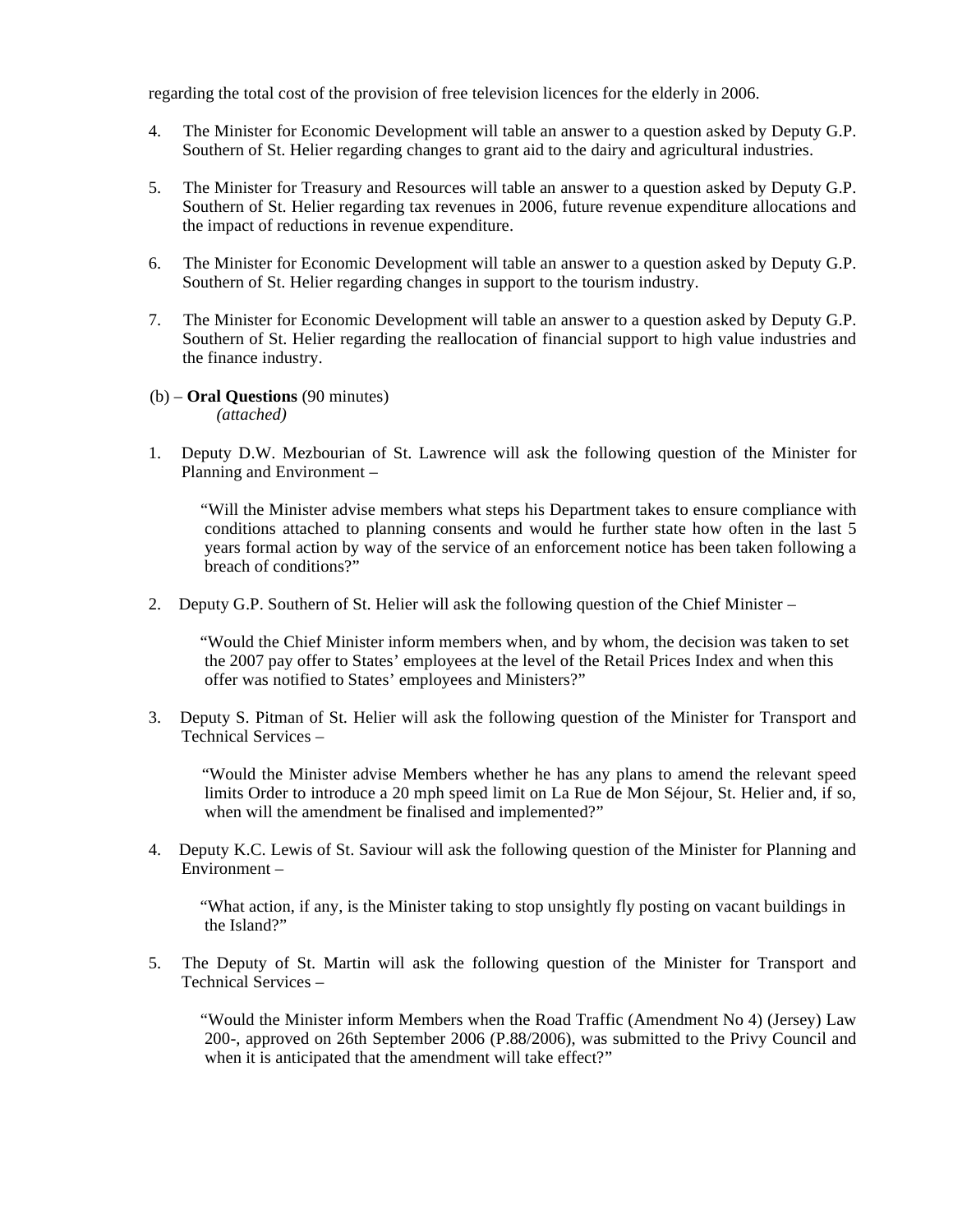6. Deputy P.V.F. Le Claire of St. Helier will ask the following question of the Minister for Health and Social Services –

 "Has the Minister yet investigated the issue I raised in questions in the Assembly on 27th March 2007 about whether nurses are having to take time off in lieu instead of receiving paid overtime and, if so, would he provide details of the position for members?"

7. Deputy G.P. Southern of St. Helier will ask the following question of the Chief Minister –

 "Would the Chief Minister inform members of the assumptions which underlie the predictions for the Retail Prices Index and consequent pay settlements as set out in the presentation on the draft Annual Business Plan for the years 2008 to 2010?"

8. Deputy J.A.N. Le Fondré of St. Lawrence will ask the following question of the Minister for Transport and Technical Services –

 "Given the significant work presently being performed in improving Route de la Haule, and the related disruption, would the Minister confirm whether the Department will be ensuring that the road is not dug up for a considerable period of time after the completion of that work. What, if any, is the maximum period of enforcement, and what powers can the department use to ensure that this is enforced?"

9. Deputy K.C. Lewis of St. Saviour will ask the following question of the Minister for Treasury and Resources –

 "With the introduction of the Goods and Services Tax (G.S.T.) does the Minister have any plans, in consultation with the Minister for Economic Development if necessary, to take action against shops and businesses charging the equivalent of U.K. Value Added Tax on top of G.S.T.?"

10. Deputy P.V.F. Le Claire of St. Helier will ask the following question of the Minister for Transport and Technical Services –

 "What progress, if any, has been made in identifying partnerships and alternative locations for the compost operation at La Collette?"

#### (c) – **Questions to Ministers without notice** (30 minutes) -

1st question period – Minister for Planning and Environment.

2nd question period –Chief Minister.

### **J. PERSONAL STATEMENTS**

#### **K. STATEMENTS ON A MATTER OF OFFICIAL RESPONSIBILITY**

The Minister for Education, Sport and Culture will make a statement regarding the future of Fort Regent.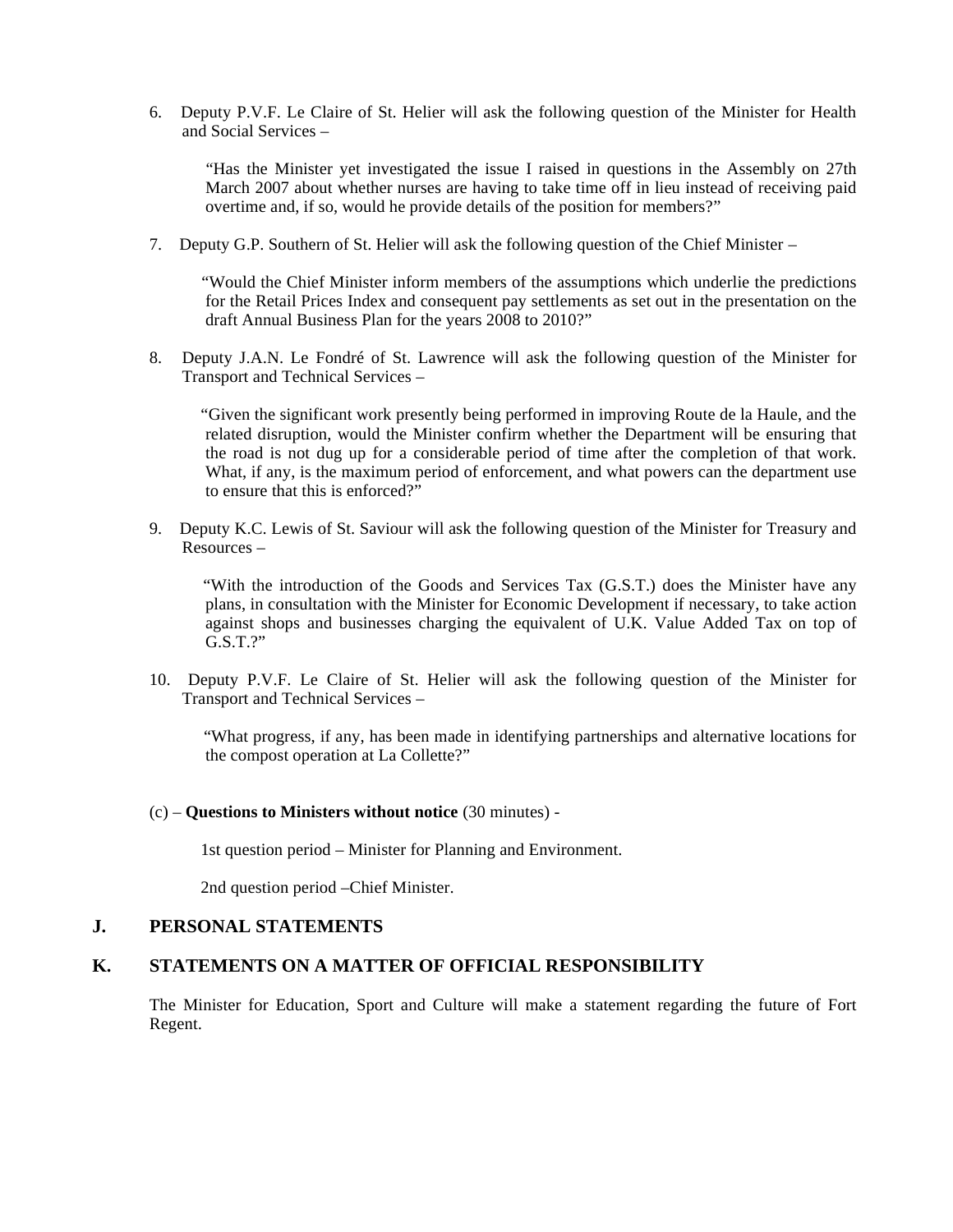# **L. PUBLIC BUSINESS**

*The Minister for Treasury and Resources has given notice that, in accordance with Standing Order 87 (2)(a), he will ask the States to agree that the Draft Goods and Services Tax (Jersey) Law 200- (P.37/2007) be considered as the first item of Public Business at this meeting.*

| Draft Sea Fisheries (Licensing of Fishing Boats) (Amendment No. 3) (Jersey)<br>Regulations 200-.<br>Lodged: 2nd February 2007.<br>Minister for Economic Development.                    | P.15/2007.                         |
|-----------------------------------------------------------------------------------------------------------------------------------------------------------------------------------------|------------------------------------|
| Draft Règlements (200-) sur le tarif des honoraires des Jurés-Justiciers.<br>Lodged: 8th February 2007.<br>Chief Minister.                                                              | P.21/2007.                         |
| Draft Employment (Amendment No. 3) (Jersey) Law 200.<br>Lodged: 13th February 2007.<br>Minister for Social Security.                                                                    | P.24/2007.                         |
| Draft Housing (General Provisions) (Amendment No. 25) (Jersey) Regulations<br>$200-.$<br>Lodged: 27th February 2007.<br>Minister for Housing.                                           | P.31/2007.                         |
| Draft Customs and Excise (Amendment No. 4) (Jersey) Law 200.<br>Lodged: 2nd March 2007.<br>Minister for Home Affairs.                                                                   | P.32/2007.                         |
| Annual Business Plan 2007: Property Plan.<br>Lodged: 5th March 2007.<br>Chief Minister.                                                                                                 | P.34/2007.                         |
| Annual Business Plan 2007: Property Plan (P.34/2007) - amendment.<br>Lodged: 30th March 2007.<br>Deputy A. Breckon of St. Saviour.                                                      | P.34/2007. Amd.                    |
| Annual Business Plan 2007: Property Plan (P.34/2007) - amendment<br>(P.34/2007 Amd.) – comments.<br>Presented: 13th April 2007.<br>Minister for Treasury and Resources.                 | P.34/2007.<br>Amd.Com.             |
| Annual Business Plan 2007: Property Plan (P.34/2007) – second amendment.<br>Lodged: 3rd April 2007.<br>Senator B.E. Shenton.                                                            | P.34/2007.<br>Amd. $(2)$           |
| Annual Business Plan 2007: Property Plan (P.34/2007) - second amendment<br>$(P.34/2007$ Amd. $(2))$ – comments.<br>Presented: 13th April 2007.<br>Minister for Treasury and Resources.  | P.34/2007. Amd.<br>$(2)$ Com.      |
| Annual Business Plan 2007: Property Plan (P.34/2007) – second amendment<br>$(P.34/2007$ Amd. $(2))$ – comments.<br>Presented: 16th April 2007.<br>Minister for Planning and Environment | P.34/2007. Amd.<br>(2)<br>Com. (2) |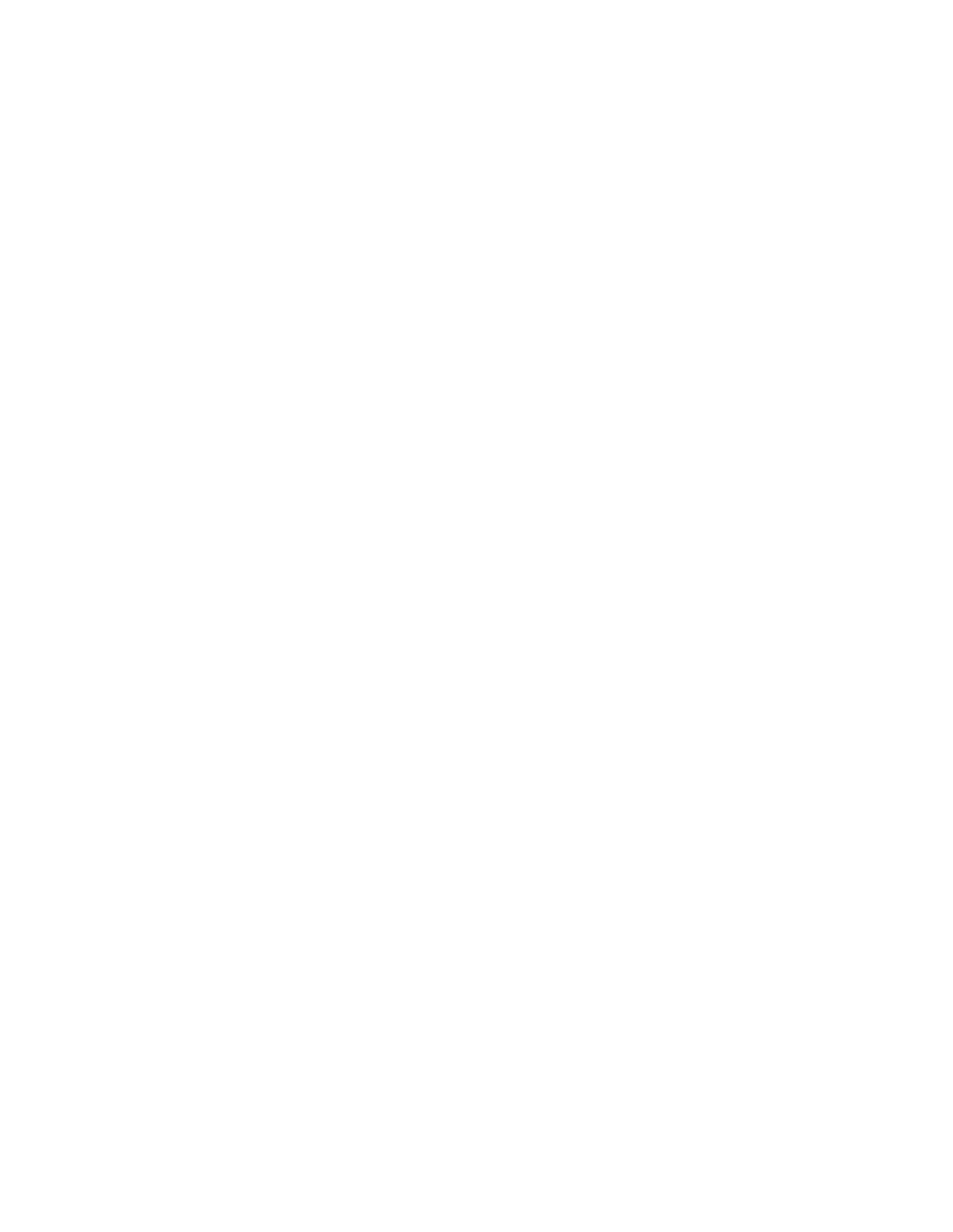|    | Draft Financial Services Commission (Amendment No. 4) (Jersey) Law 200.<br>Lodged: 6th March 2007.<br>Minister for Economic Development.                                                                                                | P.35/2007              |
|----|-----------------------------------------------------------------------------------------------------------------------------------------------------------------------------------------------------------------------------------------|------------------------|
|    | Le Squez Redevelopment Phase 1b: redefinition of boundaries.<br>Lodged: 6th March 2007.<br>Minister for Housing.                                                                                                                        | P.36/2007.             |
|    | Draft Goods and Services Tax (Jersey) Law 200-.<br>Lodged: 6th March 2007.<br>Minister for Treasury and Resources.                                                                                                                      | P.37/2007              |
|    | Draft Goods and Services Tax (Jersey) Law 200- (P.37/2007): amendments.<br>Lodged: 3rd April 2007.<br>Corporate Services Scrutiny Panel.                                                                                                | P.37/2007. Amd.        |
|    | Draft Goods and Services Tax (Jersey) Law 200- (P.37/2007): second<br>amendments.<br>Lodged: 3rd April 2007.<br>Deputy A. Breckon of St. Saviour.                                                                                       | P.37/2007. Amd.<br>(2) |
|    | Draft Goods and Services Tax (Jersey) Law 200- (P.37/2007): fourth amendments. P.37/2007. Amd.<br>Lodged: 13th April 2007.<br>Minister for Treasury and Resources.                                                                      | (4)                    |
|    | The Minister for Treasury and Resources has given notice that, in accordance with Article $20(3)$ of the<br>Public Finances (Jersey) Law 2005, he will ask the States to agree that the above amendments be<br>debated at this meeting. |                        |
|    | Rent Control Tribunal: appointment of members.<br>Lodged: 26th March 2007.<br>Minister for Housing.                                                                                                                                     | P.44/2007.             |
|    | Jersey Dental Scheme: appointment of Chairman.<br>Lodged: 29th March 2007.<br>Minister for Social Security.                                                                                                                             | P.47/2007.             |
|    | Jersey Appointments Commission: appointment of Commissioner.<br>Lodged: 30th March 2007.<br>Chief Minister.                                                                                                                             | P.48/2007.             |
| М. | <b>ARRANGEMENT OF PUBLIC BUSINESS FOR FUTURE MEETINGS</b>                                                                                                                                                                               |                        |
|    | 1st May 2007                                                                                                                                                                                                                            |                        |
|    | Composition and Election of the States Assembly: proposed reform.<br>Lodged: 3rd November 2006.<br>Senator B.E. Shenton.                                                                                                                | P.145/2006.            |
|    | Composition and Election of the States Assembly: proposed reform (P.145/2006):<br>amendments.<br>Lodged: 28th December 2006.                                                                                                            | P.145/2006.<br>Amd.    |

*Deputy G.P. Southern of St. Helier.*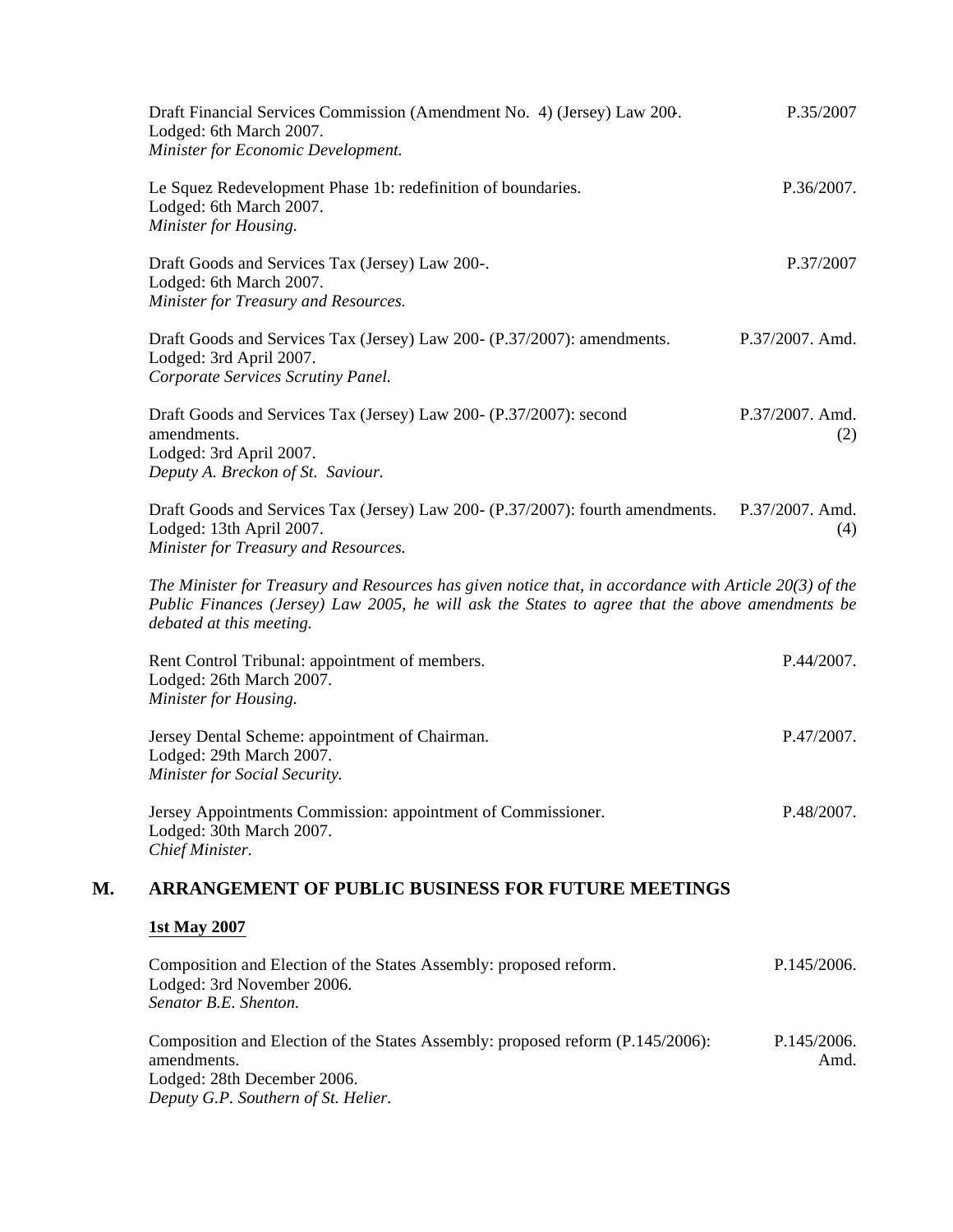| Electoral Reform.<br>Lodged: 11th January 2007.<br>Deputy G.P. Southern of St. Helier.<br>(paragraph (a)(i)withdrawn on 13th March 2007)                                        | P.4/2007.         |
|---------------------------------------------------------------------------------------------------------------------------------------------------------------------------------|-------------------|
| Electoral Reform (P.4/2007): comment.<br>Presented: 19th March 2007.<br>Privileges and Procedures Committee.                                                                    | P.4/2007.<br>Com. |
| Draft Prison (Amendment No. 6) (Jersey) Law 200.<br>Lodged: 5th February 2007.<br>Minister for Home Affairs.                                                                    | P.18/2007.        |
| Draft Public Employees (Contributory Retirement Scheme) (General) (Amendment<br>No. 9) (Jersey) Regulations 200.<br>Lodged: 12th March 2007.<br>Chief Minister.                 | P.42/2007.        |
| Draft Telecommunications (Public Pensions) (Jersey) Regulations 200-.<br>Lodged: 20th February 2007.<br>Minister for Treasury and Resources.                                    | P.27/2007.        |
| Tevielka, La Rue de la Haye du Puits, Grouville: proposed deed of arrangement.<br>Lodged: 5th March 2007.<br>Minister for Treasury and Resources.                               | P.33/2007.        |
| Tevielka, La Rue de la Haye du Puits, Grouville: proposed deed of arrangement<br>$(P.33/2007)$ – amendment.<br>Lodged: 10th April 2007.<br>Minister for Treasury and Resources. | P.33/2007. Amd.   |
| Draft Sea Fisheries (Les Minquiers) (Jersey) Regulations 200-.<br>Lodged: 9th March 2007.<br>Minister for Economic Development.                                                 | P.38/2007.        |
| Draft Sea Fisheries (Trawling, Netting and Dredging) (Amendment No. 2) (Jersey)<br>Regulations 200-.<br>Lodged: 9th March 2007.<br>Minister for Economic Development.           | P.39/2007.        |
| Fields 848, 851 and 853, Bel Royal, St. Lawrence: Committee of Inquiry.<br>Lodged: 2nd April 2007.<br>Connétable of St. Lawrence.                                               | P.49/2007.        |
| Fields 848, 851 and 853, Bel Royal, St. Lawrence: Committee of Inquiry<br>$(P.49/2007)$ – amendment.<br>Lodged: 12th April 2007.<br>Connétable of St. Lawrence.                 | P.49/2007. Amd.   |
| 15th May 2007                                                                                                                                                                   |                   |

School milk and milk at a reduced rate: continued provision. Lodged: 27th March 2007. *Deputy G.P. Southern of St. Helier.* P.45/2007.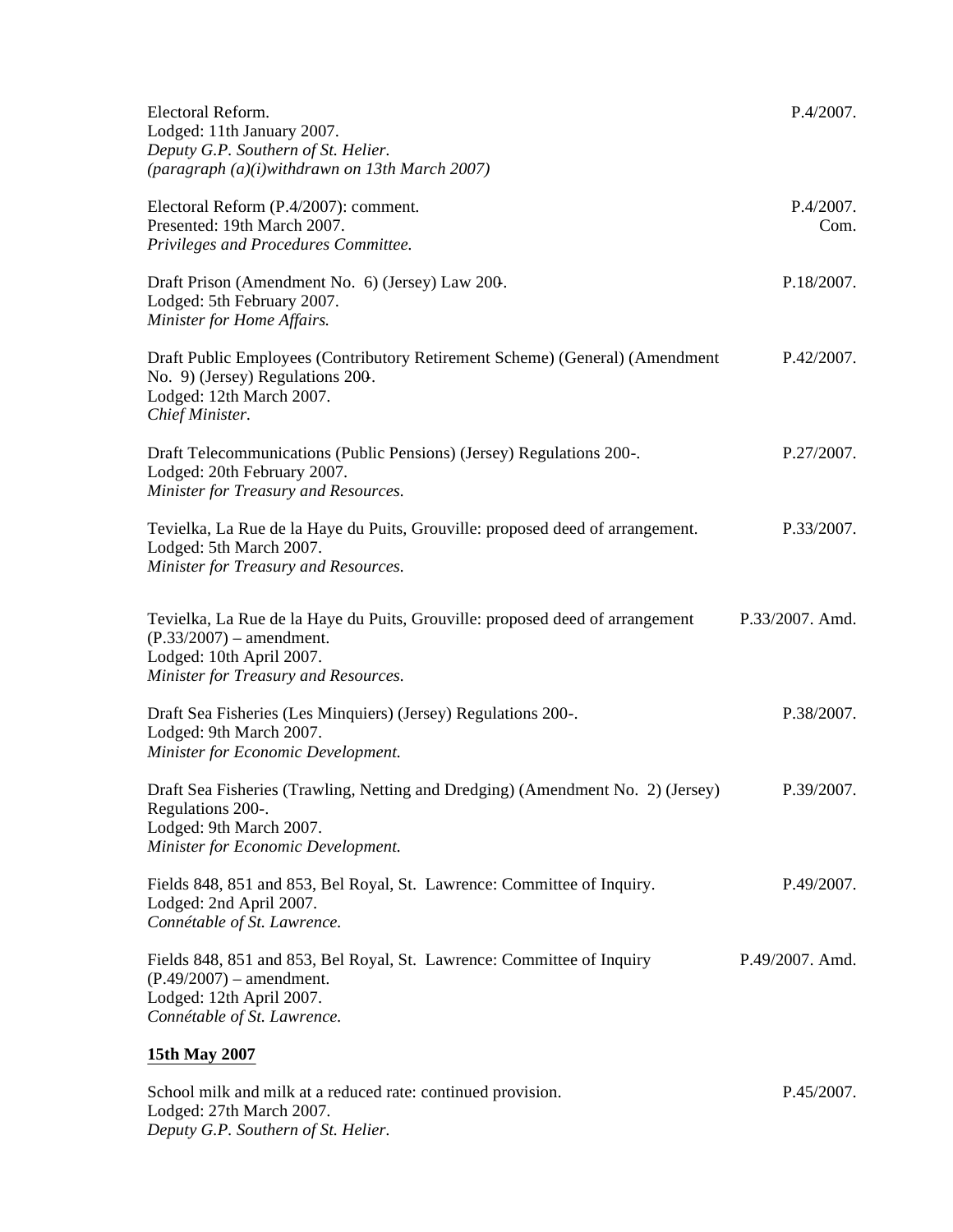| Draft Employment (Minimum Wage) (Amendment No. 3) (Jersey) Regulations<br>$200-.$<br>Lodged: 29th March 2007.<br>Minister for Social Security.          | P.46/2007. |
|---------------------------------------------------------------------------------------------------------------------------------------------------------|------------|
| Draft Loi (200-) (Amendement No. 4) sur les teneures en fidéicommis et<br>l'incorporation d'associations.<br>Lodged: 3rd April 2007.<br>Chief Minister. | P.50/2007. |
| 5th June 2007                                                                                                                                           |            |
| Draft Water Resources (Jersey) Law 200-.<br>Lodged: 19th February 2007.<br>Minister for Planning and Environment.                                       | P.26/2007. |
| Draft High Hedges (Jersey) Law 200-.<br>Lodged: 13th April 2007.<br>Minister for Planning and Environment.                                              | P.51/2007. |
| 19th June 2007                                                                                                                                          |            |
| Social Housing Property Plan 2007–2016.<br>Lodged: 16th January 2007.<br>Minister for Housing.                                                          | P.6/2007.  |
| 17th July 2007                                                                                                                                          |            |
| JT Group Limited ("Jersey Telecom"): proposed sale.<br>Lodged: 20th February 2007.<br>Minister for Treasury and Resources.                              | P.28/2007. |

# **M.N. DE LA HAYE Greffier of the States**

12th April 2007

**Note –**

**In accordance with the meeting dates fixed for 2007 by the Privileges and Procedures Committee, this meeting will continue, if necessary, on Wednesday 18th and Thursday 19th April 2007.**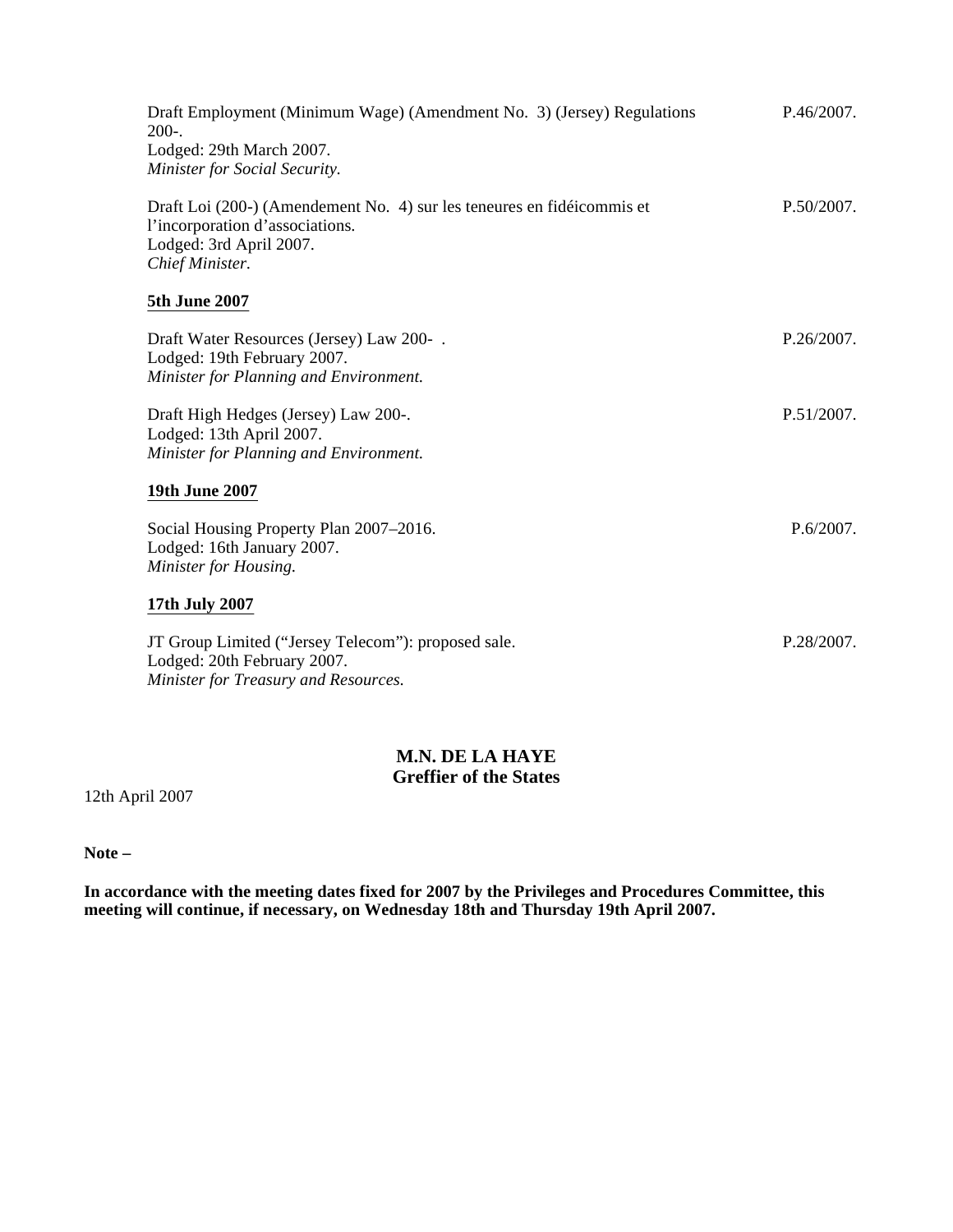# **Explanatory Note regarding subordinate legislation tabled at this meeting.**

(See Item B)

#### **R&O.48/2007**

This Order prescribes new minimum wages that are to have effect from 1st April 2007 and clarifies the definition of "pay reference period" in respect of certain employees.

The Order was made on 28th March 2007 and comes into force on 1st April 2007.

#### **R&O.50/2007.**

This Order creates a new superannuation scheme for teachers who, on or after 1st April 2007, begin to be employed on behalf of the States, or by bodies approved by the Minister.

The new scheme replicates as closely as practicable the PECRs scheme for new States' employees.

*Part 1* consists of interpretative provisions.

*Part 2* contains provisions determining eligibility to enter the new scheme.

*Article 7* specifies that a person shall become a member if he or she –

- (a) is employed on or after 1st April 2007, as a teacher, by a school approved by the Minister for Education, Sport and Culture;
- (b) is more than 20, and less than 60, years of age when first becoming so employed;
- (c) is employed on a contract that is declared by the Minister to be pensionable; and
- (d) works full time or, if he or she works part-time, chooses to enter the scheme.

The Article also specifies that teachers who have been members of the current scheme for teachers' superannuation established by the Teachers' Superannuation (General Provisions) (Jersey) Order 1986 (now renamed the Teachers' Superannuation (Existing Members) (Jersey) Order 1986) and who become re-employed as teachers on or after 1st April 2007 may, within 4 weeks after first becoming eligible as set out above, choose to stay with that scheme or to enter the new scheme.

*Article 8* specifies how the scheme will apply to a member of the new scheme who ceases employment as a teacher and then becomes a member of the scheme again.

*Article 9* specifies how the scheme will apply to a member of the current scheme for teachers' superannuation established by the Teachers' Superannuation (Existing Members) (Jersey) Order 1986 who ceases employment as a teacher and elects to become a member of the new scheme.

*Article 10* specifies that a member of the scheme who is absent from work may remain a member of the scheme.

*Part 3* sets out the contributions payable by members and their employers.

*Article 11* requires members to contribute 5% of their salary. This amount may be altered in accordance with the Teachers' Superannuation (Administration) (Jersey) Order 2007 if there is a surplus or deficit in the Fund in relation to the scheme.

*Article 12* enables a member to make additional voluntary contributions, with the permission of the Management Board.

*Article 13* enables a member whose salary has been reduced to continue to make contributions at the same level as they were before the reduction of salary, with the permission of the Management Board.

*Article 14* requires an employer to contribute to the scheme 16.4% of the salary of a member of the scheme employed by the employer. This amount may be altered in accordance with the Teachers' Superannuation (Administration) (Jersey) Order 2007 if there is a surplus or deficit in the Fund in relation to the scheme.

*Part 4* sets out the benefits payable to a living member under the scheme.

*Article 15* specifies that if a member retires from employment at or after the normal retiring age (65 years) the annual rate of the pension shall be 1/80th of the member's average salary for each completed year (and pro rata for completed days) of the member's pensionable service.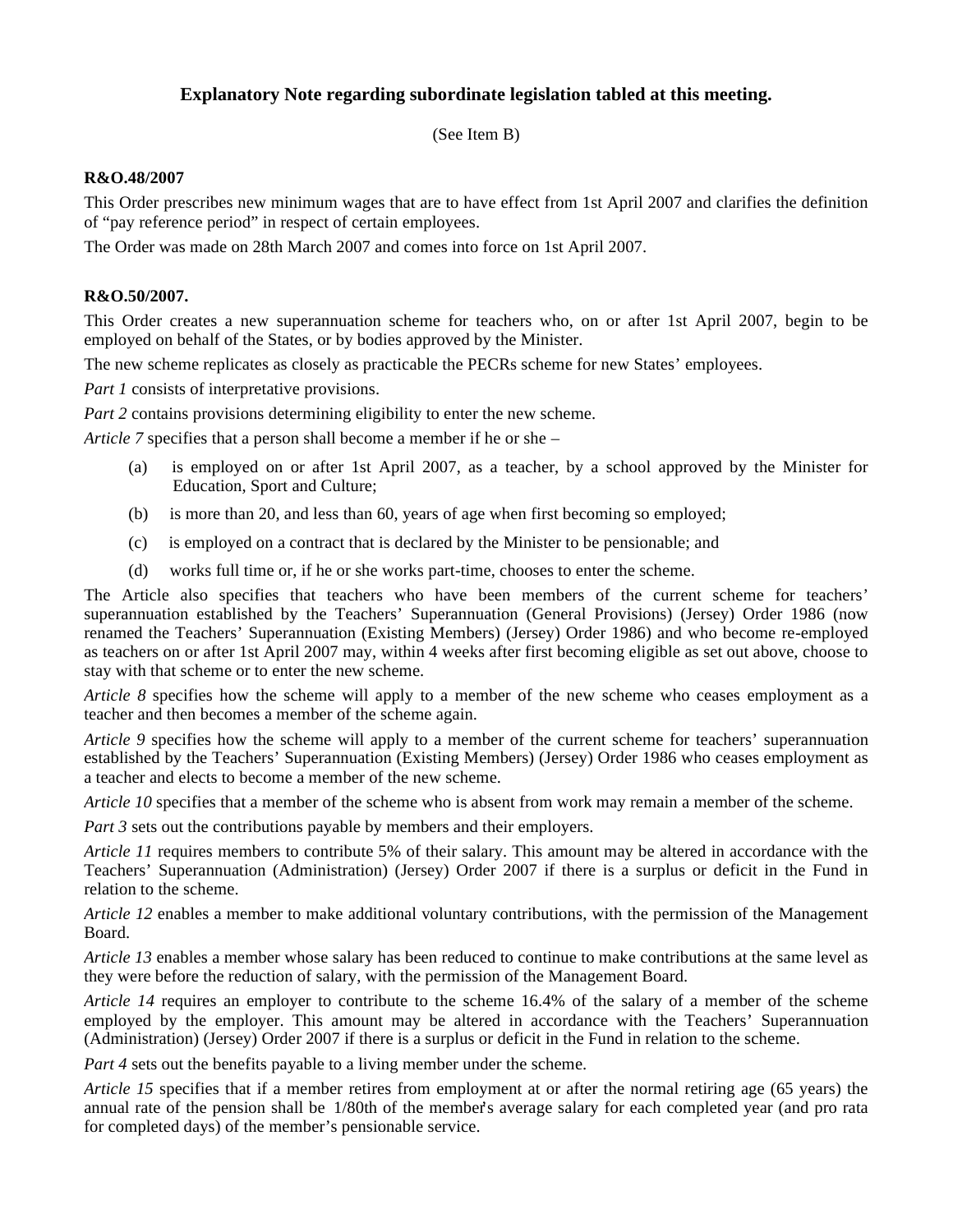*Article 16* specifies that if a member retires (or has his or her appointment terminated) while between 60 and 65 years of age, after having been a member for at least 2 years, he or she shall receive the amount specified in Article 15, reduced by 2.4% for each year (and so in proportion for any part of a year) by which the member's age at the time of his or her retirement, or termination of employment, falls short of normal retiring age.

*Articles 17 and 18* set out the benefits payable to a person who retires before 65 years due to ill-health.

*Article 19* sets out requirements for medical examinations in relation to members who have ceased teaching due to ill-health, and in relation to re-entry into service of such members.

*Article 20* sets out that a member who leaves the scheme after having been a member for 2 years or more shall be entitled to a deferred pension, a refund of his or her contributions, or to be paid a transfer value in relation to his or her contributions, enabling them to be transferred to another approved pension scheme.

*Article 21* sets out that a member who leaves the scheme after having been a member for less than 2 years shall be entitled to a refund of his or her contributions or to be paid a transfer value in relation to his or her contributions, enabling them to be transferred to another approved pension scheme.

*Article 22* sets out how a refund of contributions shall be calculated.

*Part 5* sets out the benefits payable under the scheme where a member dies.

*Article 23* specifies that if a member dies before normal retiring age after completing less than 2 years' qualifying service the only benefit payable shall be a lump sum.

*Article 24* specifies that if a member dies before normal retiring age and is survived by a spouse, a pension shall be payable to the spouse.

*Article 25* specifies that if a member dies before normal retiring age and is not survived by a spouse, a pension shall be payable to any person who satisfies the Management Board that the person is a dependant of that member.

*Article 26* specifies that if a member dies before normal retiring age, a pension shall be payable to any person who satisfies the Management Board that the person is a child of that member.

*Article 27* specifies that if a member who dies before normal retiring age has completed 5 or more years' qualifying service, a lump sum shall be paid to the lump sump recipients.

*Articles 28 and 29* set out the benefits payable to a spouse, dependant or child in relation to a member, where the member dies after normal retiring age (65 years) but before becoming a pensioner.

*Articles 30 and 31* set out the benefits payable to a spouse, dependent or child in relation to a member, where the member dies after becoming a pensioner.

*Article 32* sets out the benefits payable on the death of a deferred pensioner.

*Part 6* specifies how and when the benefits that may be taken may be altered.

*Article 33* permits a member or deferred pensioner to convert up to a quarter of his or her pension to a lump sum.

*Article 34* allows all of a pension that is worth less than £104 a year (or another amount that may be set by the Comptroller of Income Tax) to be converted to a lump sum.

*Article 35* permits the taking of a lesser pension by a member or a deferred pensioner so that his or her surviving dependants will receive a larger pension.

*Article 36* enables a member who will be entitled to an age pension to elect to receive –

- (a) a higher pension from the scheme before the date that the old age pension becomes payable to him or her; and
- (b) a lower pension from the scheme after the date that the old age pension becomes payable to him or her.

*Part 7* relates to increases of pension, other than because of increases in the cost of living (such increases being dealt with under the Teachers' Superannuation (Administration) (Jersey) Order 2007).

*Article 37* permits an employer to, in effect, agree to ensure a larger pension is provided in relation to a member by making larger contributions in relation to the member.

*Article 38* enables pensionable allowances to be agreed to by employers. Such allowances increase the amount of pension that shall be payable.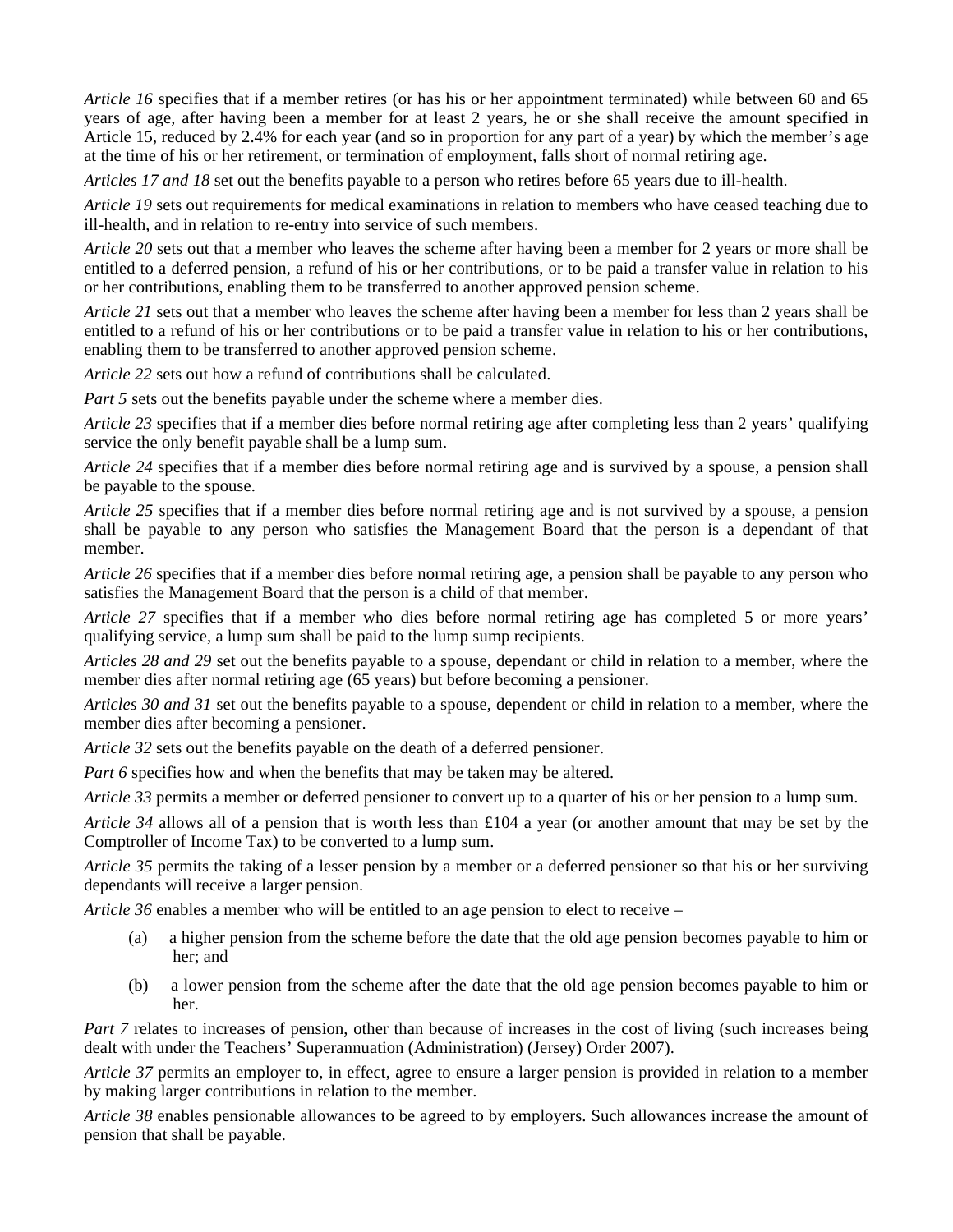*Article 39* specifies adjustments that may be required to be made in relation to benefits after a pensionable allowance is declared.

*Article 40* sets out how a pensionable allowance may be revoked.

*Article 41* sets out how to calculate the number of added "pensionable service" years to be added to a member's total as a result of a pensionable allowance.

*Articles 42 and 43* set out provisions relating to early voluntary retirement.

*Article 44* sets out provisions relating to bankruptcy.

*Article 45* sets out that the Actuary shall determine the rate of benefits in respect of a member who was at any time while a member employed part-time as a teacher.

*Article 46* enables the Management Board to deal with the benefits of a member who is unable to do so himself or herself.

*Article 47* relates to evidentiary requirements.

*Article 48* specifies the name of this Order and that it shall come into force the day after it is made.

The Order was made on 28th March 2007 and came into force on 29th March 2007.

## **R&O.51/2007.**

This Order amends the Teachers' Superannuation (Administration) (Jersey) Order 2007.

*Article 1* identifies the Order that is being amended.

*Article 2*inserts new definitions into the Order.

*Article 3* inserts provisions relating to how accepted schools are to be declared for the purposes of the current Teachers' Superannuation scheme as well as the new scheme to be established by the Teachers' Superannuation (New Members) (Jersey) Order 2007.

*Article 4*adds to existing Article 5 provisions relating to the management of the business of the Board.

*Article 5*inserts new provisions into the existing Order, which are identified below as "new Articles".

New Article 6 enables the Board to determine the terms of remuneration, or otherwise, that it may pay to any of its delegates.

New Article 7 establishes the terms on which the Board may appoint investment managers, while new Article 8 sets out the duties of investment managers and new Article 9 sets out the duties of the Board in relation to investment managers.

New Articles 10 and 11 enable the Board to appoint custodians and advisers.

New Article 12 enables the Board to rely on professional advice.

New Article 13 sets out the conditions that a person or firm must satisfy in order to be able to be appointed to be the Actuary.

New Part 3 sets out how the assets of the Fund are to be managed.

New Article 14 requires the Board to manage the Fund in accordance with this Order, the Teachers' Superannuation (General Provisions) (Jersey) Order 1986 (which shall be renamed the Teachers' Superannuation (Existing Members) (Jersey) Order 1986), and the Teachers' Superannuation (New Members) (Jersey) Order 2007.

New Article 15 specifies that the Treasurer of the States shall hold the assets of the Fund on behalf of the Management Board.

New Article 16 specifies that the Management Board may request the Actuary to review the operation of the Fund and provide a report to the Board.

New Article 17 requires that if pensionable allowances are declared under the "new members" Order, any adjustment to contributions, or additional contribution, that is made as a consequence shall be taken into account in any review by the Actuary.

New Articles 18 and 19 set out what is to happen if the review, or any other review by the Actuary under the Law, discloses a surplus or a deficiency in the Fund. The provisions are to the same effect as those set out for other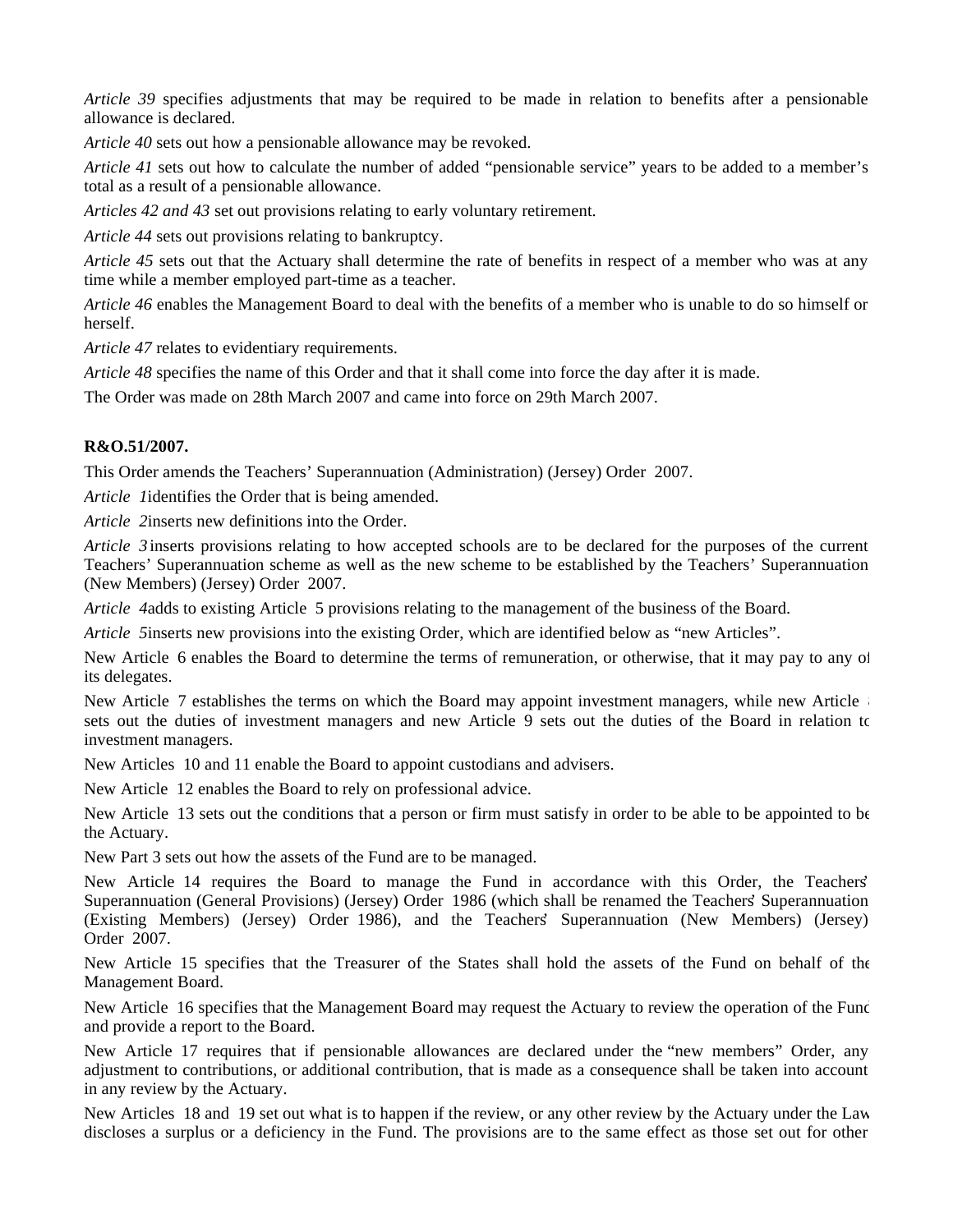States' employees in the PECRS schemes.

New Articles 20 and 21 relate to transfers into and out of any of the Teachers' Superannuation schemes that may be established under the Law. The provisions are to the same effect as those set out for other States' employees in the PECRS schemes. They will replace provisions in relation to transfer that are set out in the existing teachers' pension scheme established in the Teachers' Superannuation (Existing Members) (Jersey) Order 1986.

New Article 22 sets out requirements in relation to accounts and records to be kept by the Treasurer.

New Article 23 sets out how increases in pensions under the Law shall be increased to match the increase in cost of living as evidenced by the Jersey Cost of Living Index at the end of each December quarter. However, Article 10 of this Order contains a transitional provision in relation to the 2007 year.

New Article 24 requires the Treasurer to deduct from any pension payable under the scheme any tax for which the Treasurer may be liable in respect of the payment.

*Articles 6 and 7* renumber some provisions of the current Order, so as to facilitate ease of use of the Order.

*Article 8* revokes the Teachers' Superannuation (Financial Provisions) (Jersey) Order 1996, which this Order replaces.

*Article 9*contains transitional provisions, saving existing appointments of investment managers, custodians and actuaries.

*Article 10*contains transitional provisions relating to pension increases.

*Article 11*specifies the name by which this amending Order may be cited and that it shall come into force on the date on which the Teachers' Superannuation (New Members) (Jersey) Order 2007 comes into force.

The Order was made on 28th March 2007 and came into force on 29th March 2007.

#### **R&O.52/2007.**

This Order primarily amends the Teachers' Superannuation (General Provisions) (Jersey) Order 1986 ("the principal Order") to replace references in it to "the Minister" to "the Management Board". This has been done in order to reflect the introduction, in the Law under which the Order is made, of provisions enabling the establishment of a Management Board that is to take over the functions of the Minister in relation to the administration of the Teachers' Superannuation Fund.

This Order also amends the principal Order to take into account the Teachers' Superannuation (New Members) (Jersey) Order 2007.

*Article 2* amends various definitions in the principal Order.

*Article 3* amends the principal Order so that the scheme established under it is closed to teachers whose first day of employment is on or after 1st April 2007 (although teachers who are currently members of the scheme but who leave it may rejoin the scheme if they choose).

*Article 5* removes the current provisions relating to the acceptance of schools into the scheme. The provisions have been moved to the Teachers' Superannuation (Administration) (Jersey) Order 2007, so that they may apply to both schools that are participants in the current scheme and schools that may be participants in the "new scheme" to be established by the Teachers' Superannuation (New Members) (Jersey) Order 2007.

*Article 9* amends Article 9 of the principal Order so that employers are required to contribute 16.4% rather than 9.95%, as is currently the case.

Article 9 is also amended to permit amounts to be paid by way of contributions to be varied under the Teachers' Superannuation (Administration) (Jersey) Order 2007 if an actuarial review indicates a surplus or a deficiency in the Fund. This reflects the fact that transfers shall now take place under that Order rather than the former Article 80 of the General Provisions Order.

*Articles 14 and 19 and 59* remove from the principal Order provisions relating to transfers from the scheme to another pension scheme (including another teachers' scheme pension made under the Law).

*Article 29* amends the existing Order so to enable a teacher who is a member of the scheme established under it to nominate the period before which, if the teacher ceases to be employed by an employer for the purposes of the scheme, he or she can take out his or her contributions as a lump sum payment, rather than be required to keep them in the scheme or roll them over to another scheme.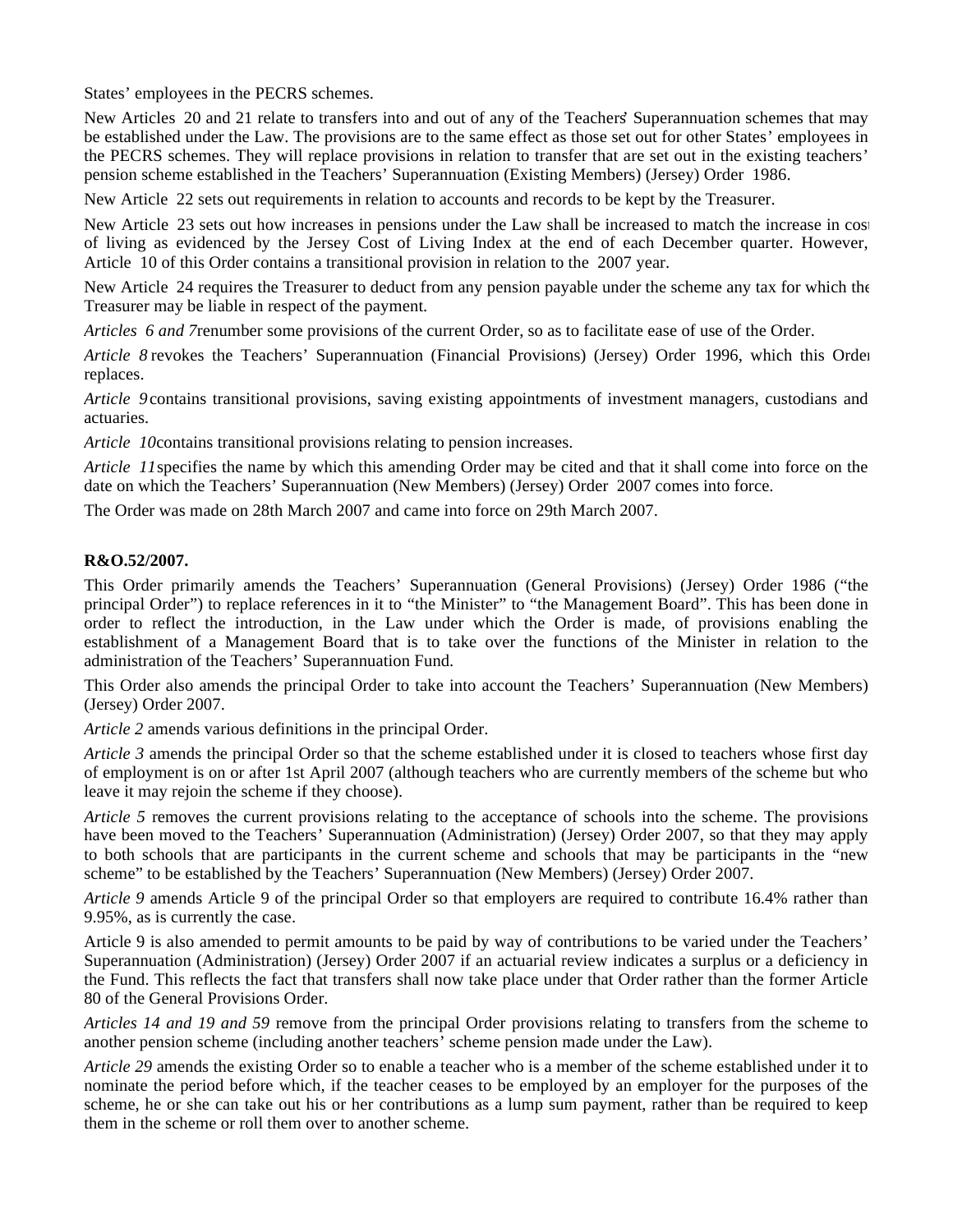*Article 61* renames the principal Order the "Teachers' Superannuation (Existing Members) (Jersey) Order 1986".

The Order shall come into force on the day on which the Teachers' Superannuation (New Members) (Jersey) Order 2007 comes into force.

The Order was made on 28th March 2007 and came into force on 29th March 2007.

#### **R&O.53/2007.**

This Order amends the Motor Vehicles (Driving Licences) (Jersey) Order 2003, primarily so as to allow the introduction of "credit-card style" licences and to update the schedule of fees. The Order was made on 29th March 2007 and comes into effect on 4th April 2007.

#### **R&O.54/2007.**

The purpose of this Order is to allow the Jersey Old Motor Club, the promoters, to close and use the following roads in St. Helier for motor races (including practices) on the dates and between the times shown-

- (a) part of Victoria Avenue and one of the adjoining lay-bys, on 8th June 2007 between 7 p.m. and 11.30 p.m.;
- (b) part of Westmount Road, on 9th June 2007 between 10 a.m. and 5 p.m.; and
- (c) parts of Pier Road, Mount Bingham, South Hill, Fort Regent Road and the car parks at South Hill and La Collette Gardens, on 10th June 2007 between 10 a.m. and 5 p.m.

The Order was made on 29th March 2007 and came into force on the day it was made.

#### **R&O.55/2007.**

These Rules were made by the Bailiff in pursuance of Article 50 of the Regulation of Investigatory Powers (Jersey) Law 2005. They relate to the Investigatory Powers Tribunal which, under Article 46 of that Law, is empowered to consider and determine certain complaints and references. The Rules regulate –

- (a) the exercise by the Tribunal of the jurisdiction conferred on it under Article 46; and
- (b) matters preliminary and incidental to, and arising out of, the hearing or consideration of any proceedings, complaint or reference brought before or made to the Tribunal.

The Rules were made on 29th March 2007 and come into force on 5th April 2007.

#### **R&O.56/2007.**

This Order amends the Motor Traffic (Public Service Vehicles (Conditions of Fitness)) (Jersey) Order 2003 so as to exempt DUKWs from the requirements to have their steering wheels on the right and to be capable of giving hand signals on the off-side of the vehicle, to have their entrances and exits at the normal height required for road vehicles and to have their emergency exits accessible to persons of normal height standing at ground level outside the vehicles. The opportunity is taken to amend an incorrect cross-reference and to include a previously missed exemption of roads trains from the requirement to be able to give hand signals on the off-side of the vehicle.

The Order was made on 10th April 2007 and came into force 7 days later.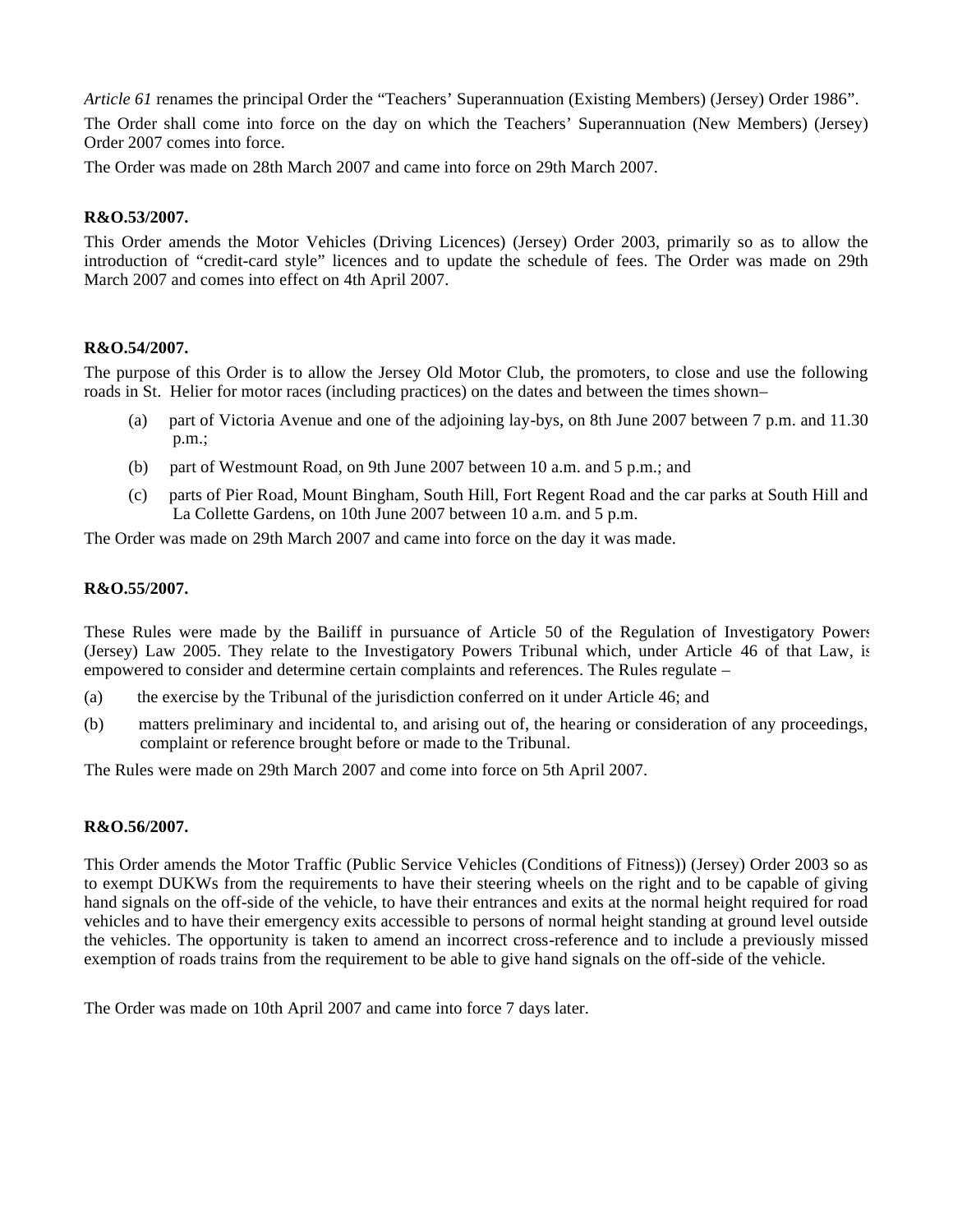# **WRITTEN QUESTIONS**

### (See Item  $I(a)$ )

The Minister for Planning and Environment will table an answer to the following question asked by Senator B.E. Shenton -

"Would the Minister advise members whether the various Planning restrictions placed by the Planning and Environment Department, particularly those relating to properties designated as Sites of Special Interest such as the Le Seelleur offices and workshop in Oxford Road, are human rights compliant?"

The Minister for Treasury and Resources will table an answer to the following question asked by Senator B.E. Shenton –

 "Would the Minister advise members of the amount raised in 2006 through the increase in Impôts duty on beer?"

The Minister for Social Security will table an answer to the following question asked by Senator B.E. Shenton –

 "Would the Minister advise members of the total cost of the provision of free television licences for the elderly in 2006?"

The Minister for Economic Development will table an answer to the following question asked by Deputy G.P. Southern of St. Helier -

"The document "2008 Business Plan: provisional cash limits – impacts on departments" shows a number of proposed changes for the dairy and agricultural industries.

- (a) Would the Minister inform members in detail what the "Business re-engineering" cut of £500,000 (35%) in grant aid to dairy and agriculture proposed for 2008 will mean?
- (b) Would he state what the impact of the further Fundamental Spending Review reduction of 5 per cent industry support to dairy and agriculture will be?
- (c) What overall impact will such a cut, of the order of 16 per cent in one year, will have on farmers? Will the Minister advise what impact this cut will have on both the department's commitment to the McQueen Strategy for recovery of the Dairy Industry and to the Policy "Growing the Rural Economy"?
- (d) Would the Minister advise members why he has decided to reduce support for the Dairy and Agricultural industry by around 38 per cent from £4.5 million in 2007 to £2.8 million by 2010? Would the Minister clarify how this supports the Strategic Plan aim of 'growing diversity in the economy'?"

The Minister for Treasury and Resources will table an answer to the following question asked by Deputy G.P. Southern of St. Helier –

- "(a) Would the Minister inform members of the reasons for the £21 million "windfall" increase in tax revenues between provisional and revised budget figures for 2006 for each revenue stream? Will he further state whether this "windfall" is predicted to continue into the years 2007 – 2011 and, if so, explain why?
- (b) Would the Minister inform members why the revised inflation and pay assumptions show that both the Retail Price Index (RPI) and Public Sector Pay awards for 2008 and 2009 will decrease when the introduction of a 3 per cent Goods and Services Tax will have an impact on the spending of all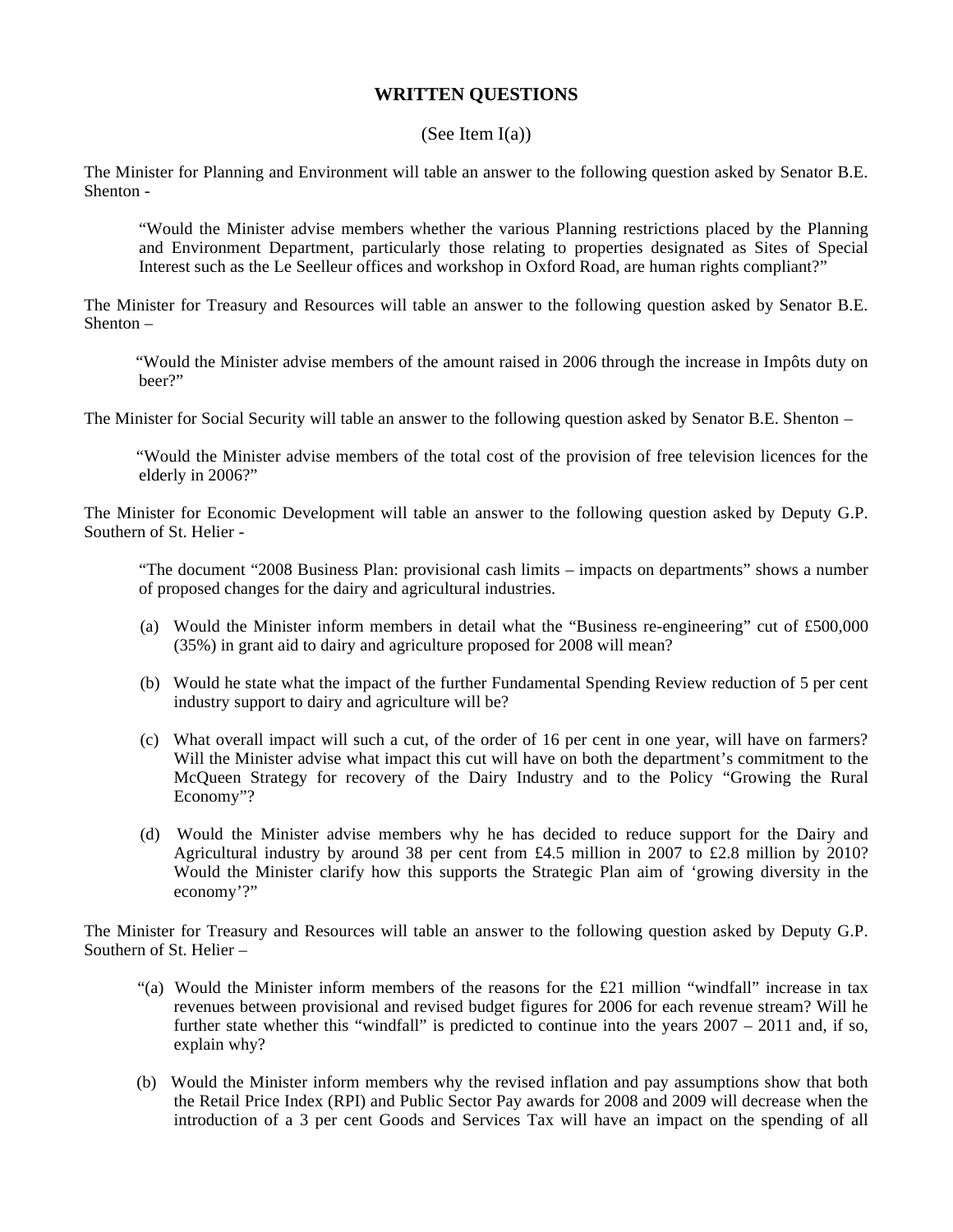- Islanders? Would the Minister advise members whether the impact on the RPI of the introduction of GST will affect the March 2009 RPI figure and, if so, state whether this has been taken into account in the assumptions given that that figure is traditionally used in pay negotiations?
	- (c) Would the Minister inform members whether the additional  $\pounds 1$  million "funding from balances" indicated in his presentation (relating to the 2008 Business Plan) regarding 2007 spending pressures and the £2.5m "funding from departments" will be divided on a pro rata basis between departments and, if not, on what basis?
	- (d) In the light of the "windfall" from tax revenues highlighted in (a), does a further £2.5 million cut in departmental budgets for the current year remain appropriate?
	- (e) Would the Minister undertake to inform members in detail what each department's reduction in spending, as a result of the £2.5 m cut will mean for the delivery of services in 2007, and further, would he place these service reductions in the context of the type and size of reductions that have already taken place, whether by efficiency savings or otherwise, in 2005 and 2006?"

The Minister for Economic Development will table an answer to the following question asked by Deputy G.P. Southern of St. Helier –

 "The document "2008 Business Plan: provisional cash limits – impacts on departments" shows a number of proposed changes for the tourism industry.

- (a) Would the Minister inform members in detail what the "Business re-engineering" cut of £500,000 in grant aid to tourism proposed for 2008, referred to on page 26 of the document "2008 Business Plan: provisional cash limits – impacts on departments", will mean?
- (b) Would he also advise what impact the further Fundamental Spending Review reduction and efficiency savings cut of £230,000 support to the tourism industry will have?
- (c) What overall impact will such a cut, of the order of 12 per cent in one year, have on the Tourism industry?
- (d) Would the Minister advise members why he has decided to reduce support for the Tourism industry by around 30 per cent from £5.9 million in 2007 to £4.1million by 2010? Would the Minister clarify how this supports the Strategic Plan aim of 'growing diversity in the economy'?"

The Minister for Economic Development will table an answer to the following question asked by Deputy G.P. Southern of St. Helier –

- "(a) Would the Minister advise members to which "high value" industries he will be transferring some £1.5 million of funding from Tourism and agricultural support in order to diversify the economy in line with the Strategic objectives?
- (b) Would the Minister state whether the transfer of £750,000 of Tourism and Agricultural support funding into Finance Industry support over the 3-year period 2008 – 2010 will increase diversification of the economy and reduce the Island's dependence on that industry?
- (c) Would the Minister set out the impact such "business re-engineering" is expected to have on the demand for high skilled "licensed" or J-category employees in the period 2007 – 2010?"